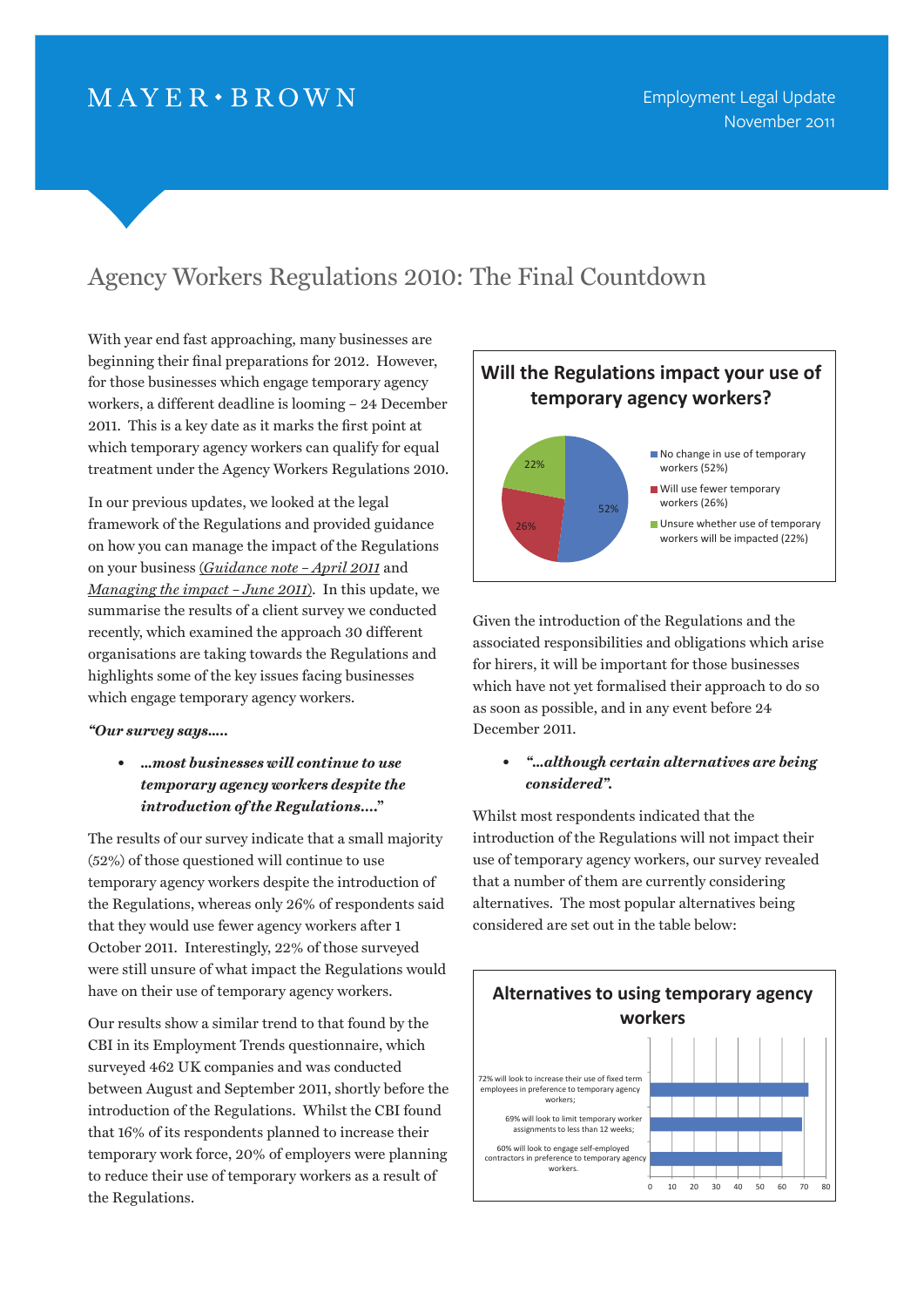Other potential alternatives found less favour. For example, only 5% of those who participated in the survey were considering introducing an in-house staffing bank of directly recruited casual workers. Furthermore, only 5% of respondents would consider outsourcing discrete services that are currently performed by temporary agency workers to external third parties, whilst none of the organisations are considering increasing overtime amongst existing staff in order to cover tasks usually dealt with by temporary agency workers.

Whilst it is inevitable that the introduction of the Regulations has led to businesses looking at alternatives, it is worth bearing in mind that these alternative options are not without risk.

- For example, in the case of fixed term employees, it is important to remember that they are entitled to special protection against discrimination. A fixed-term employee has the right not to be treated less favourably than a comparable permanent employee as regards the terms of their contract or by being subjected to any other detriment by any act, or deliberate failure to act, of their employer. As with all other strands of discrimination law, compensation for a successful fixed-term employee discrimination claim is potentially unlimited. Workers also benefit from protection against discrimination under the Equality Act 2010 in the same way as employees.
- In the case of self-employed contractors, whilst it is clear that they are not intended to be covered by the Regulations, this is only the case if they are genuinely in business on their own account. Government guidance on the Regulations makes clear that simply putting earnings through a limited company would not of itself put individuals beyond the possible scope of the Regulations. Consequently, a "sham" contractor arrangement, whereby the relationship between the individual, agency and hirer remains in essence a tri-partite relationship, and a hirer is not a client or customer of such individual, is likely to fall foul of the Regulations.
- Finally, when seeking to limit the number or length of assignments to be carried out by a temporary agency worker, there are anti-avoidance provisions in the Regulations that address situations where a pattern of assignments emerges that is designed deliberately to deprive an agency worker of his or her entitlement.
- *• "…almost all businesses which engage temporary agency workers are reviewing their relationships with agencies and almost half of respondents are considering training for staff on the Regulations."*

95% of organisations surveyed have carried out, or are planning to carry out, a review of their temporary worker arrangements, with 86% hoping to engage with fewer agencies and/or to review their agency relationships. Given the approaching deadline of 24 December 2011, we recommend that businesses which have not already carried out a review of their temporary worker arrangements should do so as soon as possible in order to:

- (a) understand the potential impact which the Regulations may have on their business;
- (b) identify any risk factors/potential liabilities which arise as a result of the Regulations; and
- (c) take steps to minimise those potential liabilities/risk factors.

Giving consideration to whether your business should engage with fewer agencies and/or negotiating exclusivity deals with your agency partners could help in the long term e.g. by reducing the administrative burden associated with engaging temporary agency workers under the Regulations and by keeping costs down (particularly if agency partners agree to absorb some of the additional costs incurred as a result of the introduction of the Regulations in return for exclusivity arrangements).

In addition to reviewing relationships with agency partners, our survey also showed that a number of our clients are considering their own internal processes regarding the Regulations with 47% of respondents introducing (or planning to introduce) training on the Regulations for staff involved with recruitment. This should help avoid inadvertent breaches of the Regulations.